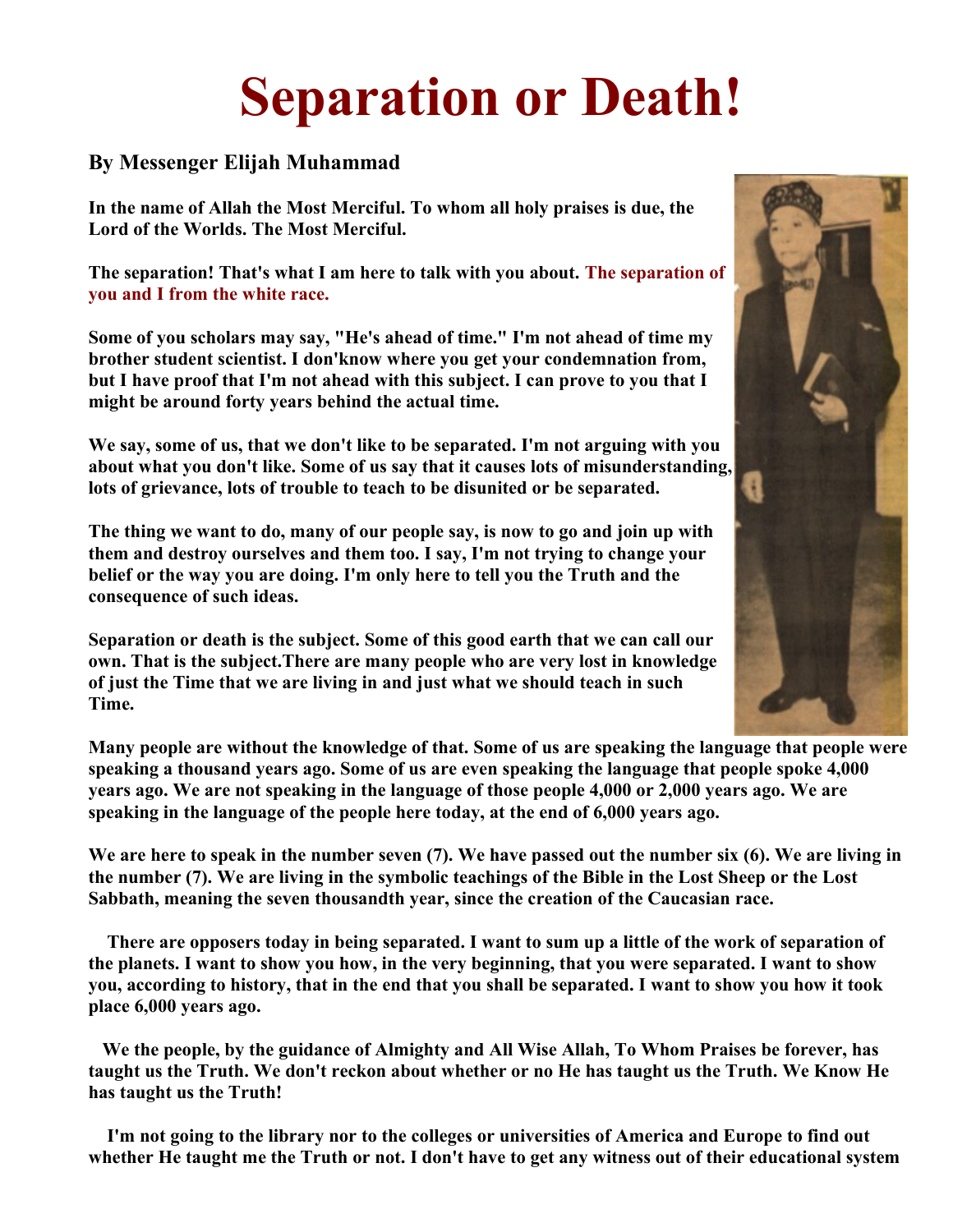**to bear me witness whether or not that God has spoken the Truth. I know He has spoke the Truth!**

**I'm not an educated man. I have no Degree from your colleges and universities. I have only the Teachings of Almighty God, Allah. I have on ly been a student under Him. I'm not boasting that I'm your equal in education, but I do boast that I have the word of God to deliver to you. And for the first time since you and I have been in the Western Hemisphere has the knowledge of ourselves come to us.**

**We never had the knowledge to come to us before today, of our self and our people and of our religion and of our God. And of the people, who had rule over us for the past 400 years in the Western Hemisphere. It is the first time that we have learned truthfully, their history. It is the first time that we have learned truthfully the beginning and the end.**

**We didn't take it from Scriptures that have been added in and added out. It came directly from His Mouth.**

**If you feel that you will not be successful if you are separated. I say, take a look at this. Ever since that Almighty God, Allah created the Universe, there has been separation going on in it. And when He created the very germ, the atom of life, also was a double section and there was separation in it.**

**The very cells that we have, in them there is a separation. I say, my friend, I want to talk to you, who** 



Shown here; an example of how the cells in our body divide. Cell division helps make our growth possible. "The very cells that we have, in them there is a separation" Messenger Elijah Muhammad

**don't like to be separated.** 

**According to the creation of the present civilization today, they also were separated in the beginning of their time.**

**We today, the Black people, the Black man, you have made to think that he was an inferior person because that he has laid down and slept for the past 6,000 years to allow the white race to** 

**rule.**

**You think that he is a fool, just because he has been sound asleep and allowing others to rule him. No! No! He's not yet a fool.**

**His head may look hard and knotty but that's alright. That head is from The Father that created the universe. That head is from The Father that made everything from a zero. And then divided them into separate state to themselves and gave them their own wisdom and knowledge to rule in their own respective spheres. I have the proof of that and you have it.**

**If you can bear the Truth, bear it. If you can't, I say leave. Because it is nothing but the Truth. I don't know nothing else. I'm after you, the Black man. I'm not trying to convert the white man. I'm after converting you! You are the man that is asleep.**

**The white man is wide awake! He's no dummy by no means. I'm not trying to teach a man that was not given to me as a student. No! I'm after the man that has been made blind deaf and dumb.**

**We, the Black man of the earth, has no birth record. There is no book, no rock on this earth or in the earth that can tell you our birth record.**

**Go and search the earth. Search the rocks for signs that draw our beginning and you won't find it.**

**Go and search for our birth in the planets that are rotating around the sun. You won't find it. Then stare at the sun and the star and see if you can find our birth record. You won't be able to do it.**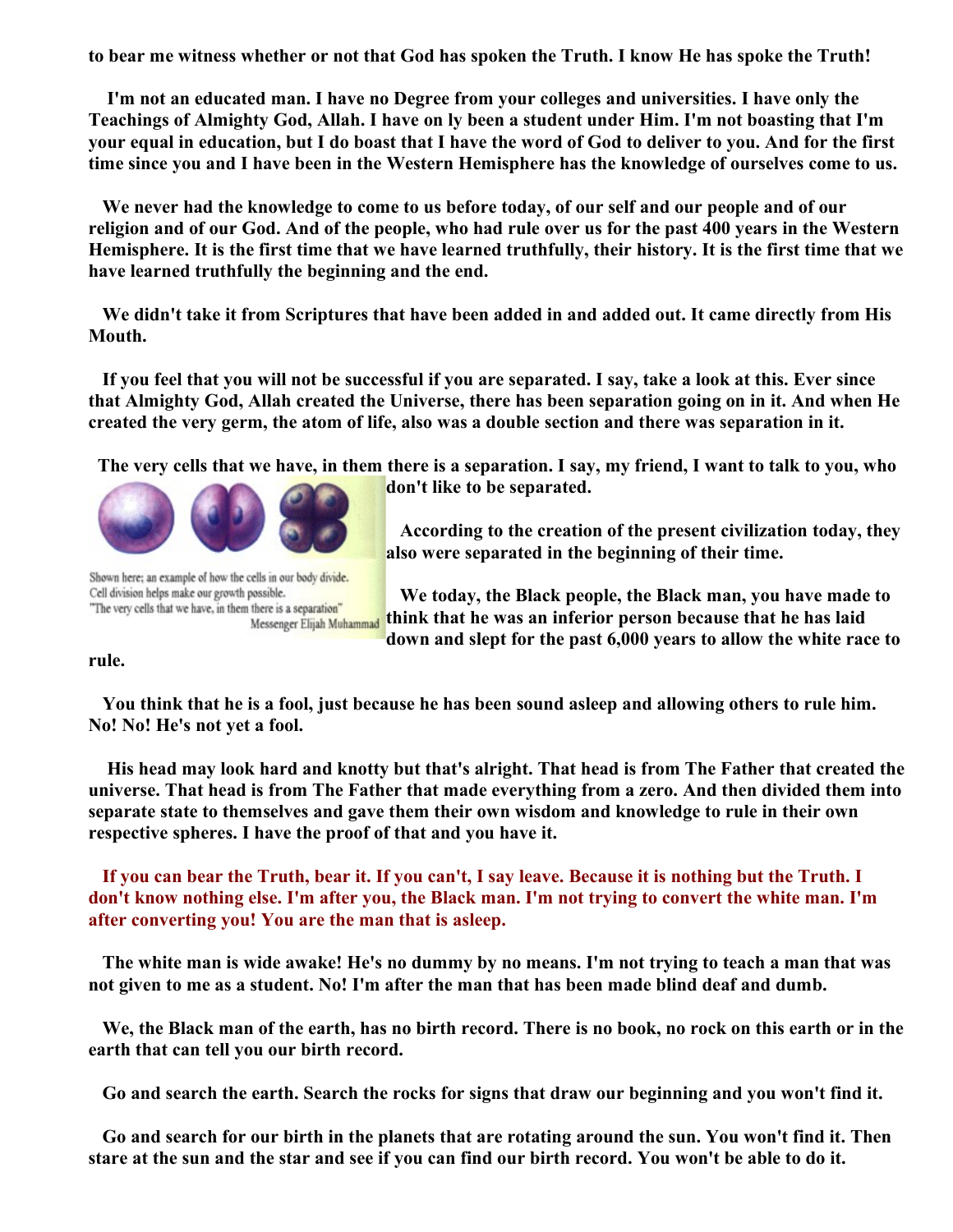**Digging up the earth, looking for bones and places for markings on tablets and stones in Asia will never reveal to you our birth record. Why? Because form us everything came! This is the truth that you should know.**

**You want today, to try to hang on to your slavemaster's children. To try to be like them. You want to be white people. Why? Because that the white an has been in power ever since he has been on earth and he has ruled you.**

**He has ruled us. Myself too. He has ruled all of our people, except about 1/10 of them. He has ruled and mastered the earth except 1/10 of it. I give him credit. And then I also give my Father, the Blackman, credit.**

**I want you scholars and scientists to go back home open up the book and pages and find whether Elijah is lying or telling the truth. And then come back and condemn me and I will give you my life for lying.**

**Jesus said, according to the Bible -- they put it in his mouth --and it stands true that whoever said it, it is the truth...That the Truth you SHALL know, right? It didn't say that you MAY know. You shall know the Truth.**

**There can be no judgment without the knowledge of the Truth of who you should be separated from. There can not be no unity without the knowledge of knowing who I am uniting on to. There can be no love for God or the devil until I know who is God and who is the devil. These are facts that you and I must know today. It finally has come to us from the mouth of Almighty God!**

**SEPARATION! We go back to the beginning.** 

**In the beginning, when God created the heavens and the earth. He separated us 4,600,000,000 (four billion, six hundred million) miles apart.**

**He did not make one planet after the manner of the other. He did not carry any matter from one planets sphere to build another one in another sphere a trillion or a million miles away.**

**He created them of an essence that was independent -- of itself--in the sphere it was created in to prove that He was All Wise. To prove that He could create and bring into being anything that He Wills. He would not borrow it from another one. But absolutely make all planets rotating into space independent of the other one. Everyone different in color. Everyone different in size. Everyone a different civilization on it. There are no two planets that have the same civilization.**

**I want to see if you are right in saying that you should all be one. You believe one day that God made man all from one man and they all are brothers or they all are just one people.**

**I want to stop you from such foolish thoughts. It is not true, by no means. By no means is that true. You are NOT the same!**

**You, my beloved friends, who hate the Black man. Who hate yourself because you are Black. I'm talking to you. And who despises to hear Elijah say that we should be separated. You are the one's I'm talking to.**

**You, who are hungry to marry white people and get spotted up children. You are the people. I want you to understand how this thing occurred.**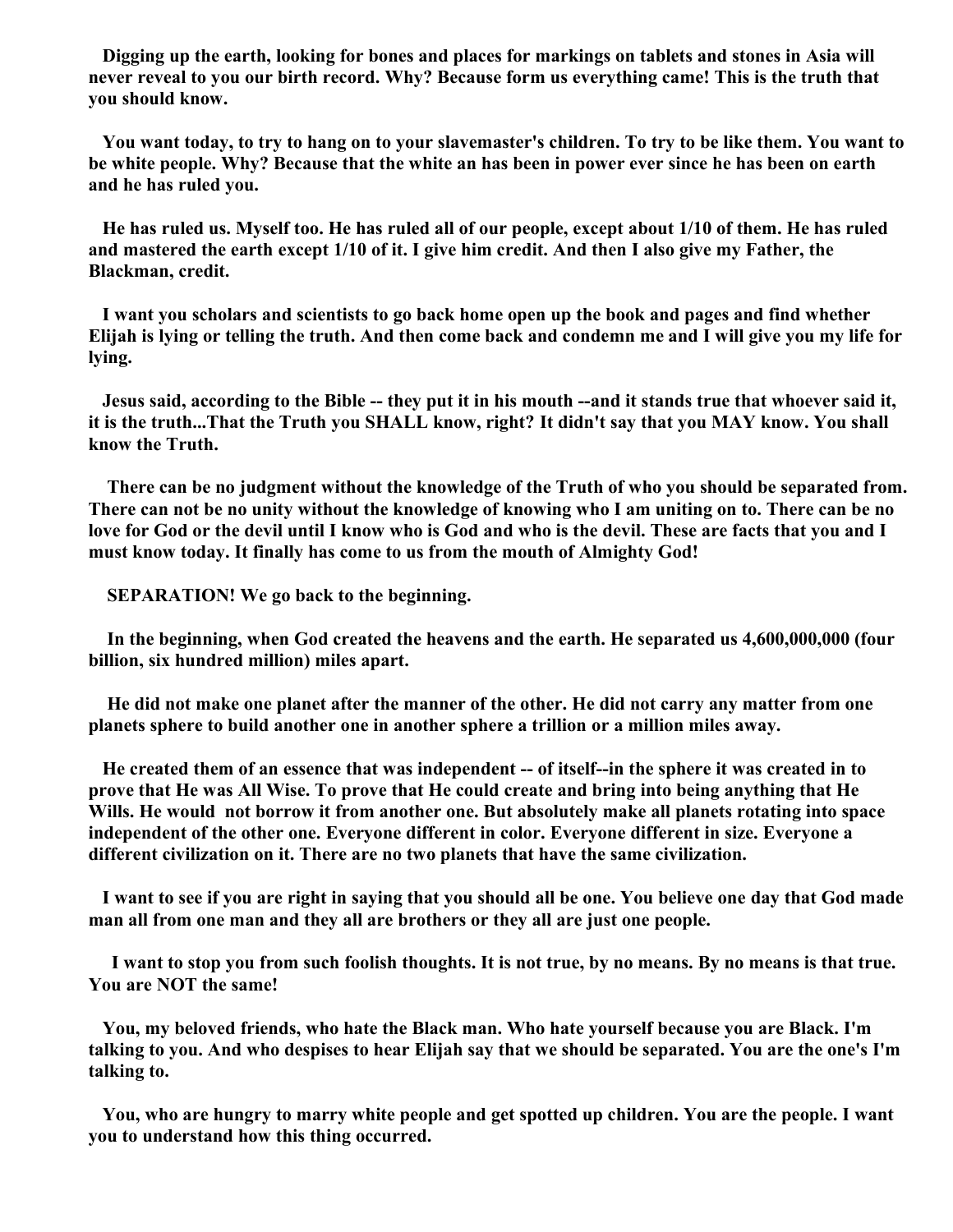**Six thousand years ago there was a God in Person among us. He was predicted to be born at that time by the 24 (twenty-four) scientists, who have his name and the place of his birth and the civilization that he would make. And the wisdom that he would give that civilization.** 

**He discovered in us, for the first time since that we had been in the universe, that we had two people in us. This great scientist --a God, we say-- he discovered in the germ of the Blackman, that he could make from that germ the last man of power that was in the Black man. And pull that power that was lying dormant in the man out to rule the father of that germ until the father produced another one greater than he.**

**The Greatest One has been produced today. We call Him, Fard-Allah. We call Him The Mahdi.**

**In the creation of life on the earth and the water on the earth, there you can find a great variety of life. Right?**

**If you go to the sea, we find fish after their kind, many fish, and all are going in schools to themselves. Right? They all marry on to their own kind. Right?**

**I only want to get over the truth to you, who don't believe in separation.**

**I am not talking to the white people. The white people already know of the time we are living in and what should be done and what will be done. I'm not telling them anything they don't know. It's you, my people, that I'm talking to.**

**When we look on the surface and see birds of many kinds over our heads and in the bushes and in the trees, we see different kinds, don't we? We see black birds, brown birds, yellow birds, red birds, white birds and different color birds. Right? Alright. Everyone of the birds marry on to their own kind. Right?**

**If they didn't marry on to their own kind, we wouldn't see great clouds of black birds flying over us. We wouldn't see a great cloud of red birds and brown birds all going to themselves.**

**You never find them trying to mix or court each other. Right? Everytime one of these birds looks for a sweetheart, they go after one that looks like itself. Right? I hope you won't get angry with me.**

**They build their nests and you won't find no other bird trying to go and house themselves in their with them. What happens if they try? Its a fight! Right?**

**We can't blame the white man for beating you, kicking you, busting your skull, and hanging you on a**



**tree, for trying to get in his house. You can't blame him for that. You know why? He's showing an act of intelligence. He's showing a love for his kind. And he doesn't want you kind mixing with his kind. I hope you won't get angry with me.**

**If you had been proud of yourself and loved you own kind, and would have bashed in his head and hung him on a tree, when he tried to get in your house, you would have been respected today. But instead, you opened wide your door on the hinges. What has happened to**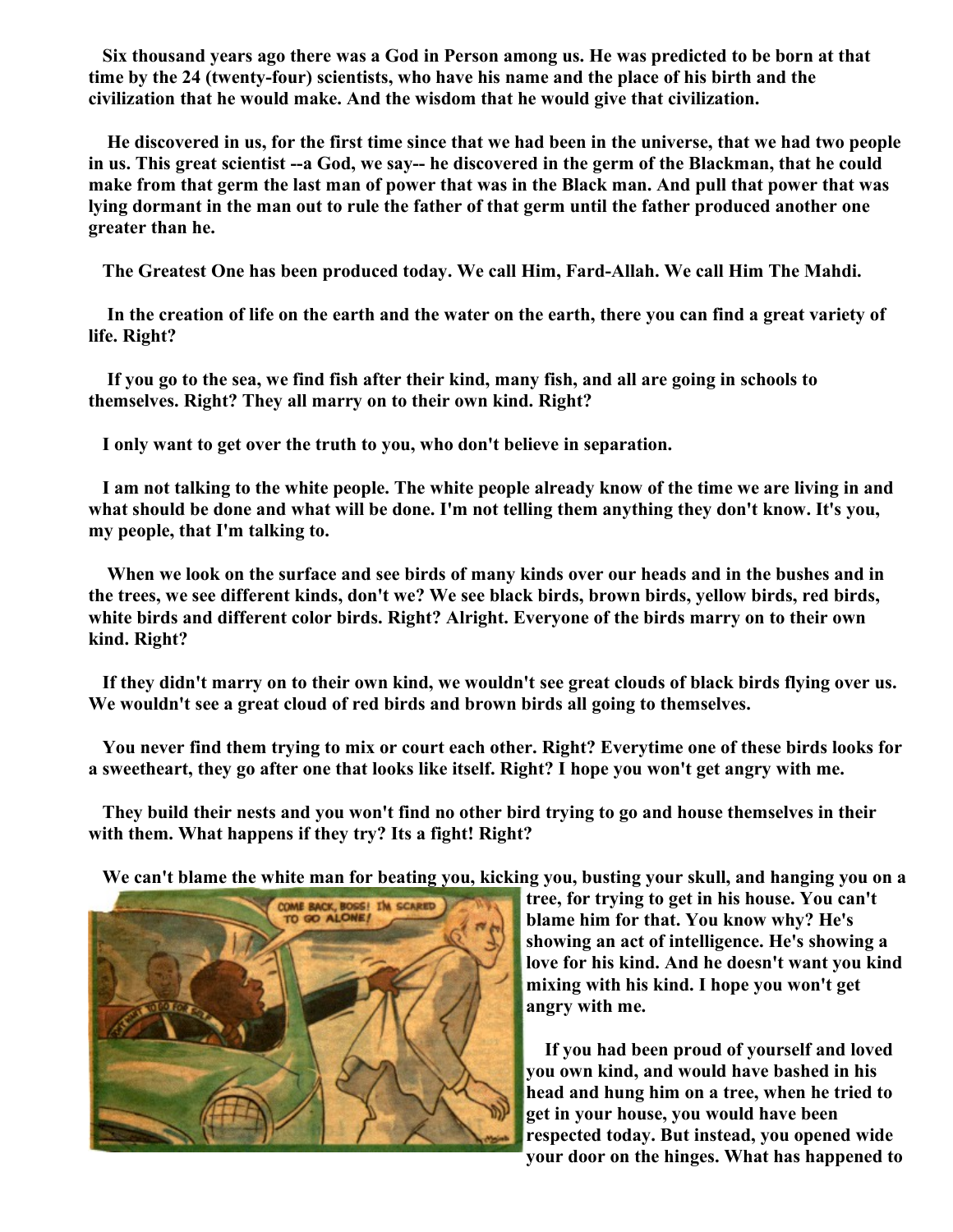**your home? Come up here and take a look at yourself.**

**We want people to act on the principles of truth, today. To bring about a better world.**

**Some people say that I'm with the Ku Klux Klan. That I teach the kind of doctrine they like. That I'm with the White League Circle. That I preach their doctrine. Separation or segregation.**

**I'm not teaching segregation now. I'm teaching SEPARATION! I say to you, remember, when I say that I am 100% YOUR brother though.**

#### **To White People:**

**Today, they (Black people) are afraid of you (white people). They are a people whom you have made and fashioned according to your own desire and now, today, you are their greatest mockers.**

**You make fun of them. You turn up your nose at them. You squint your eyes at them, You beat them on the highways. You kill them in your laboratories. You kick them off of your transportation. You shun to have a seat near them. But who were their teachers and trainers? It was you -- depriving them of knowledge of letters for 300 years, depriving them of any teachings of God or His Prophets for 300 years. You chained you own Bible. Locked it up, chained it to a pole, and would beat the hell out of a slave if you found him trying to read.**

**It's all going for you, my friend, who love to integrate.**

**This is what happened. Then also, you wrote up a code of laws you called the slave codes of laws. In these laws, you made it impossible for a slave to ever redeem himself.**

**You even wrote it in past legislation and your state laws and your United States laws in those days to prohibit the so-called Negroes from ever being able to free himself from you.**

**That's why it's written in your Bible that God, Himself, must redeem the Negro. They have made it impossible for him.**

**You (white race) put him in your name. You put him in everything belonging to you. You call him after your own name and you know, according to international laws and Divine Laws of God, that as long as a slave is willing to give himself up to you to be a free slave for you, and is willing to destroy his own name and identity for your name and your identity, there is no law to prevent you from doing so. I know that to be a fact.**

**Now, today, you tell them, "You are free, like myself. We all are citizens."** 

**When in the hell did you make them citizens? That's what I want to know. When did you make them citizens?**

**How can a slave be a citizen with his slavemaster? I want you to answer that. When can a slave be the equal of his master? When can a slave, without a thing in the world but a job and a bowl of soup, be recognized as a equal citizen as the citizen who owns the country?**

**Now, today, the time (of separation) has arrived. But you say, today, "We want to be integrated."** 

**We had a good lesson in 1914. We were told that we were citizens. To do what? To go over and shoot**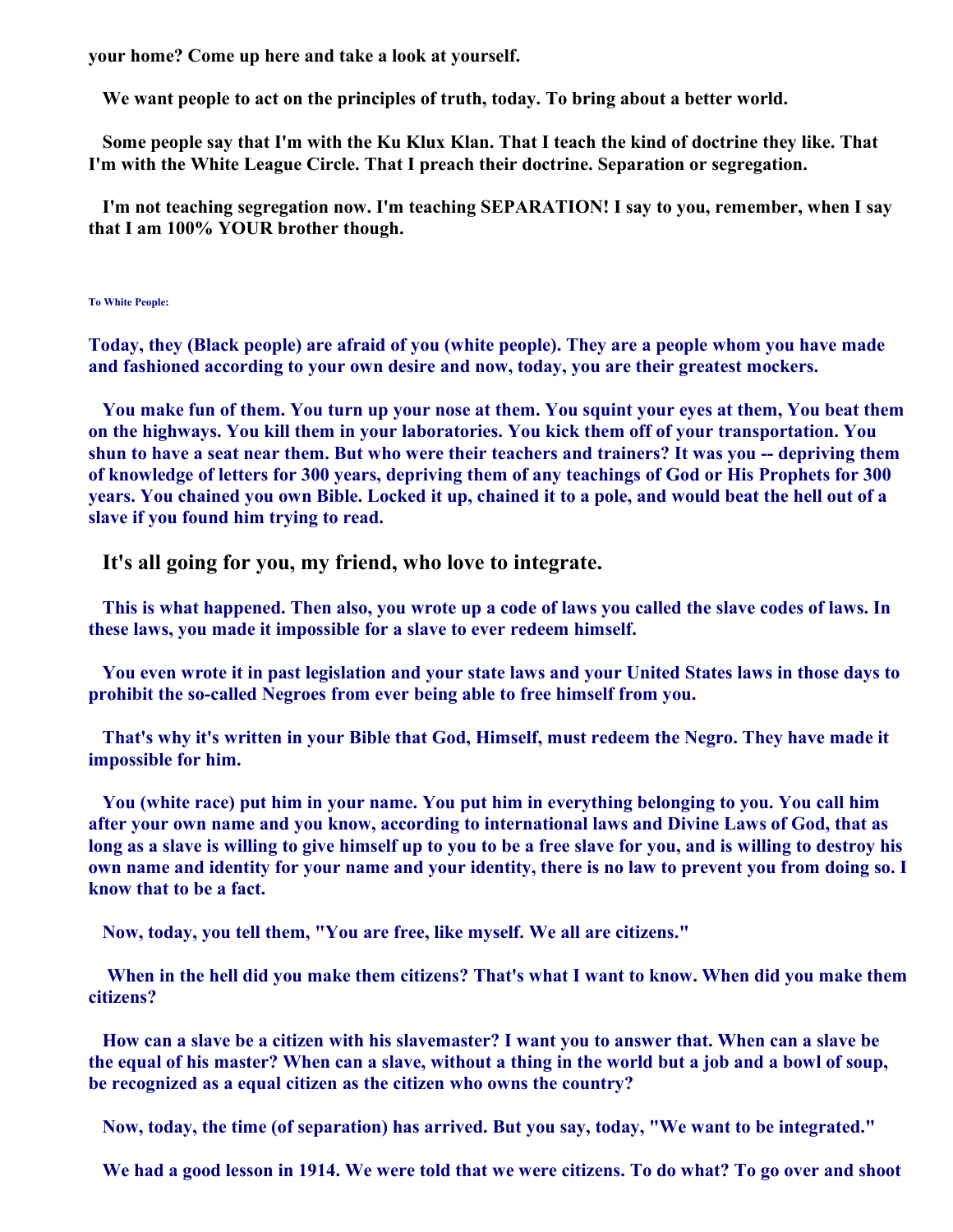**your brother! I registered in that war. They wanted us to go shoot the brother. We went over a shot and killed your brother. We returned, and you shot us dead!**

**Later on, around 1941 and 1942, you said, "Come on, you are citizens", the second time, "Come go kill my brother in Germany." We jumped on our feet, "Thank you, sir. We are citizens of America. We will die for Old Glory." We went over and shot your brother the second time. Okay, you conquered him that time. And now it looks like you want to shoot each other about him now.**

**Then you pointed out one of OUR brothers. One of the brown people. That's OUR brother. "I don't like him. He shot at me. Come on, you're a citizen of America. Go shoot the brother over there on the island." We went over there and shot the hell out of them.**

**After that, you told us, "Here's some Koreans over there. They look like you, but kill them. They are my enemies." We went over there and killed them.**

### **Before that, you said the people in the Philippine Islands didn't like some certain ways of your own. We went out there and killed them for you.**

 Down there in the south of us, you said, our little brown and yellow brothers down there didn't like you. We went down there and shot them off of the Hill, and put you there.

Alright, now, today, we have not been wise enough to ask you for an Island in the Pacific. We have not been wise enough and zealous enough to ask you for a state in the Union. So now, today, we have helped you to get two more big states...right?...adding to your flag 52 states. A united America. Right, but on this flag, on these states, we don't see our name no where.

 Even in the Revolutionary War, when you were fighting one another, you put us in this war. We helped kill the one that you didn't like. Right?

And even today, you have made us so dumb that you even have one another running around here trying to throw stones at the one you say you don't like.

We are killing our own selves for you here in America. And yet, you have not offered to us nothing but a job and that is what John Hawkins brought us here for. To give us a job. An eternal job.

 Now, today, I say to you, we don't want no more of your promises, that have never been fulfilled. We don't want no integration with you! We don't want nothing but the freedom to get somewhere to ourselves and own some of this earth that we can call our own.

The government has also passed a law making it an absolute national law that the Negro can marry who he wants to. If it's a white person, a white person can marry a Negro. They both have equal rights in the land.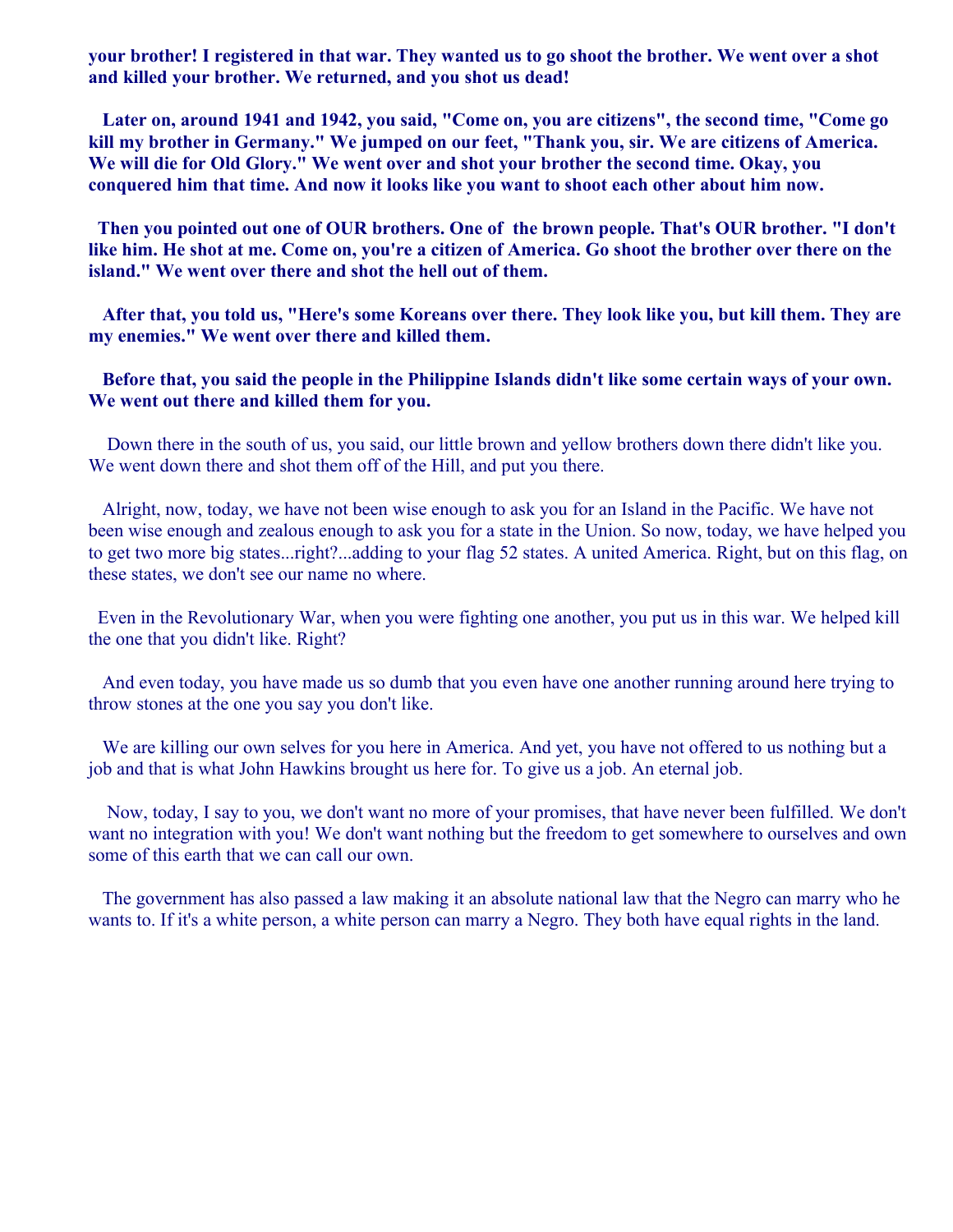

Well, I would ask you this. Since you didn't do so 100 years ago, 60 years ago, 300 years ago, what do you see now that makes you want to integrate with them?

Today, you say, "No, No! Separation won't settle this thing". What thing? What is it that you see now, that you don't want to be separated from the Negro or the Negro separated from you? What is it that you see? Do you see a lion? Or do you see a bear? What is it that you see? You must see something!

It is the Time! That's what you see. It's time! You see, as the rich man saw. You see Lazarus going to heaven. You see

Lazarus leaving into Abraham's bosom. You can't get there, so you're inviting him to come back to hell with you!

When Lazarus was in hell, he got no help from you until Abraham delivered him.

I say to you, my friend, it's just Truth. We don't want integration. We want Separation!

We must be separated to survive. The white people out-number us in America over six to one. And if we would integrate into her race, how many Black people would you find within the next 35 or 30 years, here? Not-a-one! Because the one that would not integrate, you would kill him.

You can not swallow up six yourself. But six can swallow you up.

I say that we are the only people on the earth today that has a future. You don't have no people that has a better future than you have.

You, the people that is called Negro, or colored people of North America are the people that your Bible teaches you of under the symbolic language of The Lost Sheep, Lost piece of money, Prodigal Son, Lost and Found one.

You are the people that this is referring to. And the fact about it, most of the Bible is referring to you, regardless to what history it uses. It's referring to you.

I say to you, my beloved listeners, you have a chance today, to become the head and not the tail!

The white man's world today, is going insane. Their power is being destroyed by Divine War of Almighty God. I would like to give you knowledge of that kind of power.

Before the white man, we had great civilizations that ruled. We had kingdoms powerful on this earth, according to the Qur'an just a powerful or more powerful that what the white man has put on the earth.

 We removed them, and the Holy Qur'an will teach you that. When Allah gets displeased with them, He removes them. And you don't have any power against Him to remain, anymore than those people of ancient kingdoms had against Him to remain.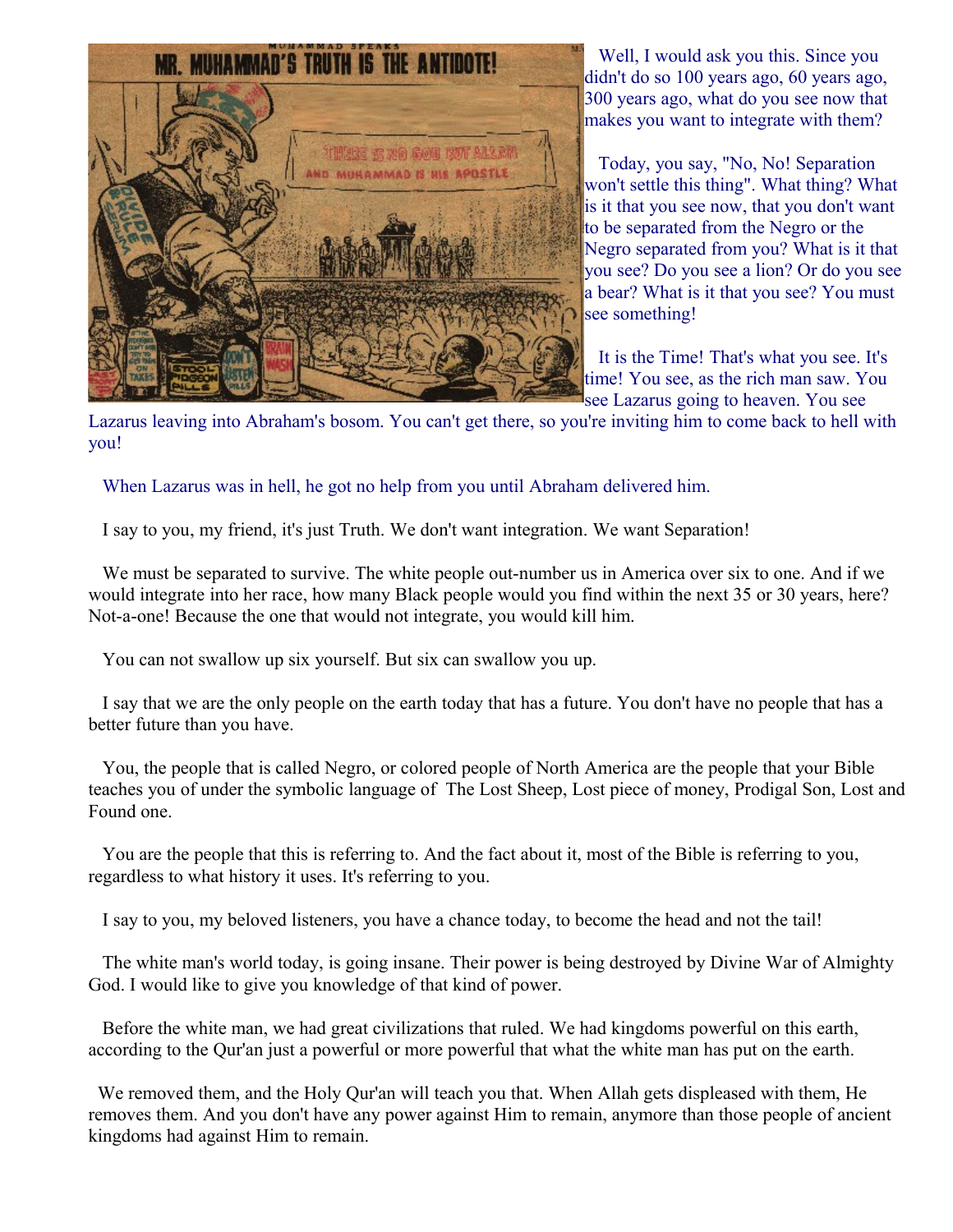Do you see any sign of them? He made examples for you, out of them. He destroyed the civilization of Noah's people. And you don't find absolutely one literature from them. Do you? You don't find nothing of that civilization.

He destroyed the civilization of Sodom and Gomorrah. You don't find nothing of it. Do you? Ancient Babylon was destroyed. Right? All made a sing for this world.

 "As it was in the day of Noah, so shall it be in the day of the Son of Man." "As it was in the day of Sodom and Gomorrah, so shall it be in the day of the Son of Man." Right? All praise is due to Allah!

We, the Nation of Islam, have witnessed many civilizations. Many strong and powerful people ruling our planet. But nevertheless, we always produce one that could remove it. And today, one has been produced to remove this civilization. And He's one the scene.

You say that they are too powerful. They are going up in the heavens --on the moon. And they are shooting for greater. Venus and other planets - Mars.

I say to you. Don't be silly. No one can live on the moon. That planet is absolutely waterless, airless. That planet is so dry and so full of magnetic power that if you life on the surface of it, so God has taught me, your eyes pop out of your head, the first thing.

 Your scientist say we can dig into her surface and find water. They won't tell you that they believe it's a part of the earth, so God has taught me, that is was taken from this part 66 trillion years ago. Not 66 million and billion, but 66 TRILLION years ago. And a Black Scientist did that!

That was 66 trillion years ago, before there was ever one white man on the earth. It was a Black man that did that.

And now, today, America boasts that she has enough bombs stored away to kill the civilizations on the planet earth three times.

I say, maybe you won't be lucky enough to kill one, regardless to your bombs. Regardless to your wisdom and knowledge of how to fashion such explosions, there's a man on the scene today that has power over your brain and over your own power that you have produced.

I am not teaching the white man anything. He knows this.

It's impossible for you to destroy all of us off this planet. Some of you might say, "Why?" I want to know from you, who ask that foolish question, do you not know what we have power over the Congress?

Do you not know that the air that is circulating on the surface of this earth that there is One that has power over that? And you find a prophecy of that in The Book.

Do you not know that there is One that has power over the power in the earth under you foot? There is One today on the scene that can make the earth trip you up off her back and bring up all of your stuff you have built down into her, in the twinkling of an eye.

We have One here with us that can do that today. Just Will these things and it will come to pass. That's the way all of this is brought about. By That Powerful One, Who Willed it and it was there. It came to pass.

I say to you, there is no Hydrogen Bomb or Atomic Bomb that the Western civilization today has produced that they will be able use on the Black man of the earth and destroy him from the planet. You won't do it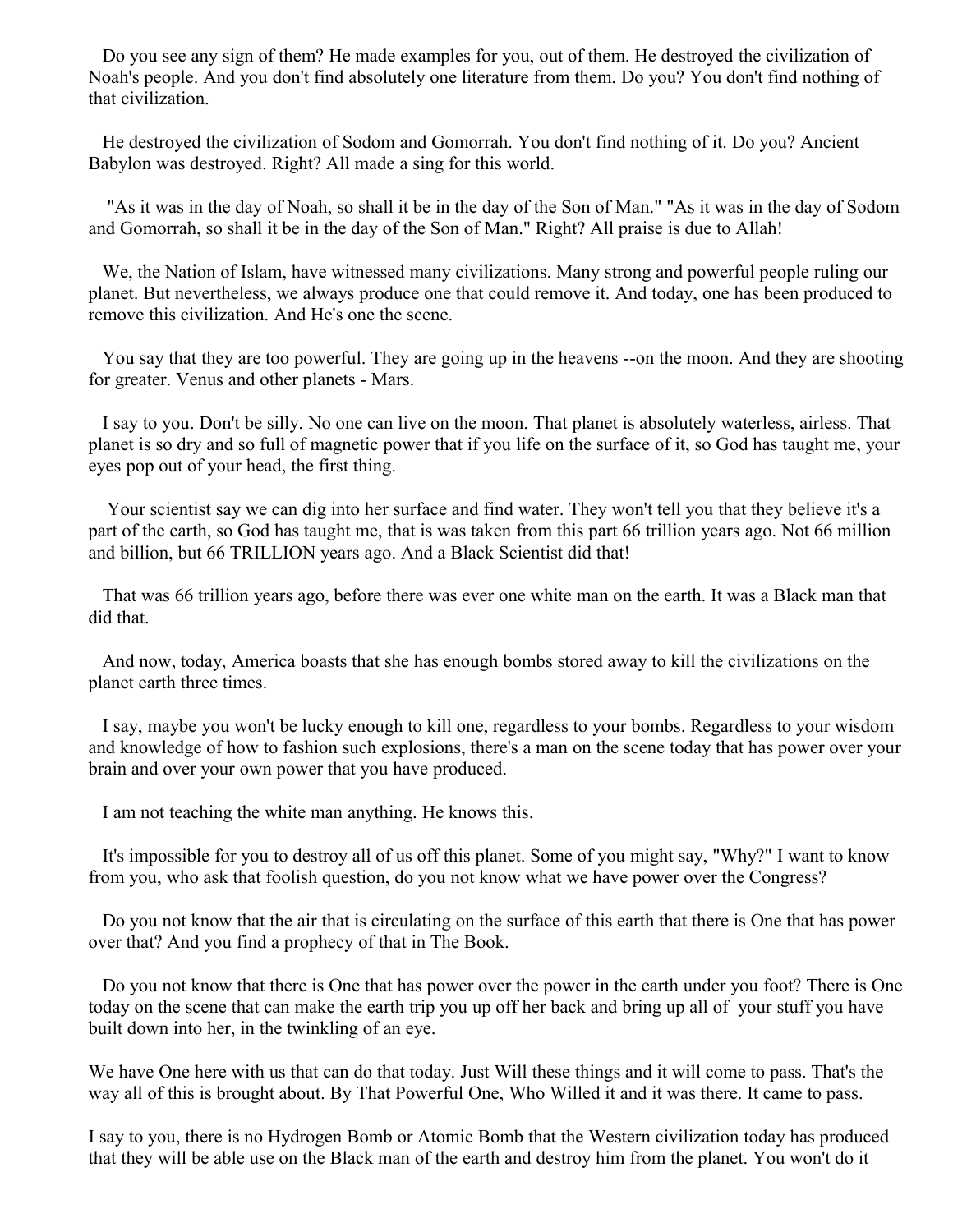because we have One that is greater than you to prevent it.

We have a Scientist with us today capable of even separating the atmosphere, so if you drop your own poison gas over here, in the twinkling of an eye, we have a Scientist that can put up a petition and stop it from coming over on our side.

Remember what The Book says. Your own Bible teaches you. "No weapons that are formed against thee..." Thee who? Against His people!

He has stripped us (Muslim followers of Messenger Elijah Muhammad) of arms. We go without arms. We don't need any. We are armed with the power of God! We don't need no arms. We wouldn't have yours if you would give them to us. We don't need them. That's what's killing you. That's what has dug your hole.

These are the things that you should know. These are the things that you should learn.

I'm not able to get around, in detail, everything that I want to today.

What will happen if we don't separate? I say to you, take a look over the history. Let's go back, even to Adam.

If Adam had not been driven out of the Garden of Paradise after he had caused trouble there, it would have caused the death of Adam and the People of the Garden.

He had to be driven out. He had to be separated. Right?

And that Adam was none other than the Caucasian race. They were sent into the continent that you call Europe today, so God has taught me.

There they went. And stayed there without a Divine Guide for 2,000 years. And they became savages. And they built there homes in the caves of the earth.

You have it also in the Book called Job in your Bible, that they built their homes in the caves. And these are the people that are up from the caves and not the Black man.

We never did resort to such living, because the earth was ours, as it is written in The Book. "The earth" belongs to the lords."

We are the lords that it belongs to. We are the original owners. Our Fathers produced it. It was created and made for us.

The white race never did get any earth by Divine right. They got their part by conquering or force, Right? They took what they call America from the Red Indian. Right? And they annihilated the Red Indian. Right? And today, they are not willing to give him nothing, but some desert part of the country.

They have worked and breed us for 400 years and now today won't even offer us the poorest state in the union.

He didn't bring us here for no citizenship. He didn't bring us here to share in the Western Hemisphere with him.

So I say to white America, if you are not going to give justice to us, which you are not, it is not in your blood...You are not created like that. There never was any justice put into you. You were made to destroy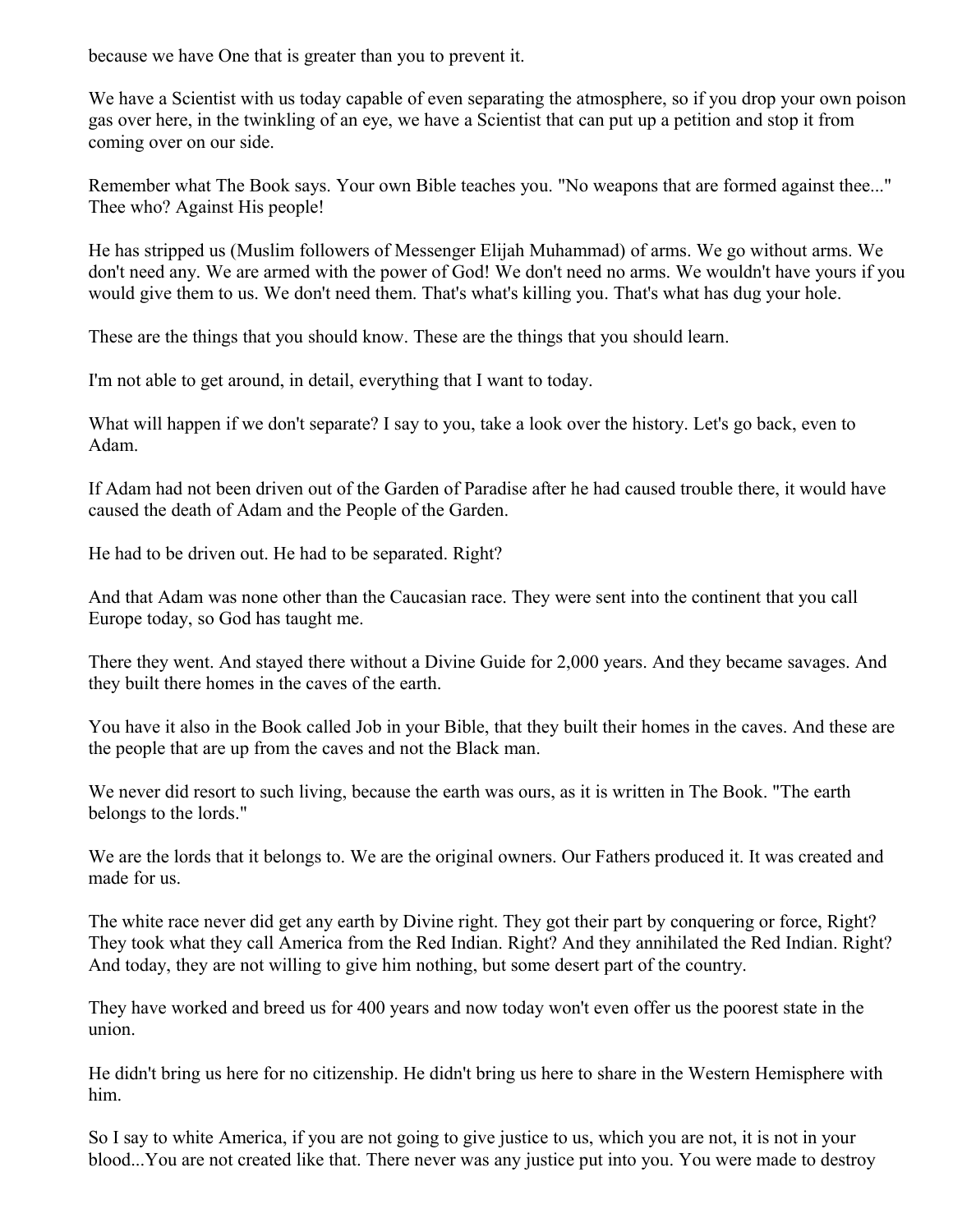peace and justice. You were made to destroy the unity of the people of the righteous. You were made to make war. You were made to murder. You were made to deceive, therefore, we don't expect any thing of the kind from you, like justice and love. It is not in you.

But I do say to you, my listeners that the day has arrived that we must be separated. If we are not separated, then we both will be killed .

A Divine Justice is here to destroy the people who have destroyed the people of the earth. To Destroy those who delight in war. To Destroy the mischief-maker. To Destroy the injustice judge. That Man has come on the scene today to remove such evils from the planet.

You and I have a right to run to refuge in Him. But it's up to you, my friend. After me telling you to run, if you don't want to run, stay on here. If you don't want to be separated, stay on here and integrate. But see how long you will enjoy it.

This is the Day of Separation. This is the day of the end of the power of the world that you and I have known.

You say, "No, no. They are a going to rule right on."

If they rule ten more years before they destroy themselves they will be lucky. If they live twenty more years. they will be lucky.

What's going to happen? I (Messenger Elijah Muhammad and his followers) am not going to pick up a pinknife against you. I'm not going to raise my hand against you. It's The One that your prophets taught you of, that will do this thing.

I'm going to run, myself. I'm not going to run from Him. I'm not going to run from you. But I'm running from what I see coming upon you.

It's coming some day. But you can prolong your time. Your time was up in 1914. And you keep raising hell with us.

You keep giving us hell day and night. You Persecute us. You chase us all over country. You bust our brains out at night through you police clubs. You put them after us. You don't beat up your own kind like that.

You shoot and kill us at night and the daytime. You beat our brothers and you kick and boot our sisters up and down the street. In the jails...you take them inside of the jails and inside the walls you beat them there until you are tired. No help for him. And the judge is on your side.

All Elijah's asking for is a fair deal. Don't keep beating and killing us. Don't keep persecuting Elijah and his followers just because they believe in Islam and you know that they have a long future by believing in Islam.

You know they have a home if you would kick them out of here. You know Elijah and his followers have a home. The Islamic world would provide a home for every one of my followers. You know that!

I have a letter that came to me from the North Side in Chicago from a white lady. She was so angry over a radio broadcast that I made. She said, "Listen, if you want the Negro, take them on back to Africa and I'm sure the government will help you to take them back there. We don't want your Negroes. Take them on back there and yourself too."

And she also goes so far as to say in the letter... She says, "You are teaching the Negroes to hate the white folks."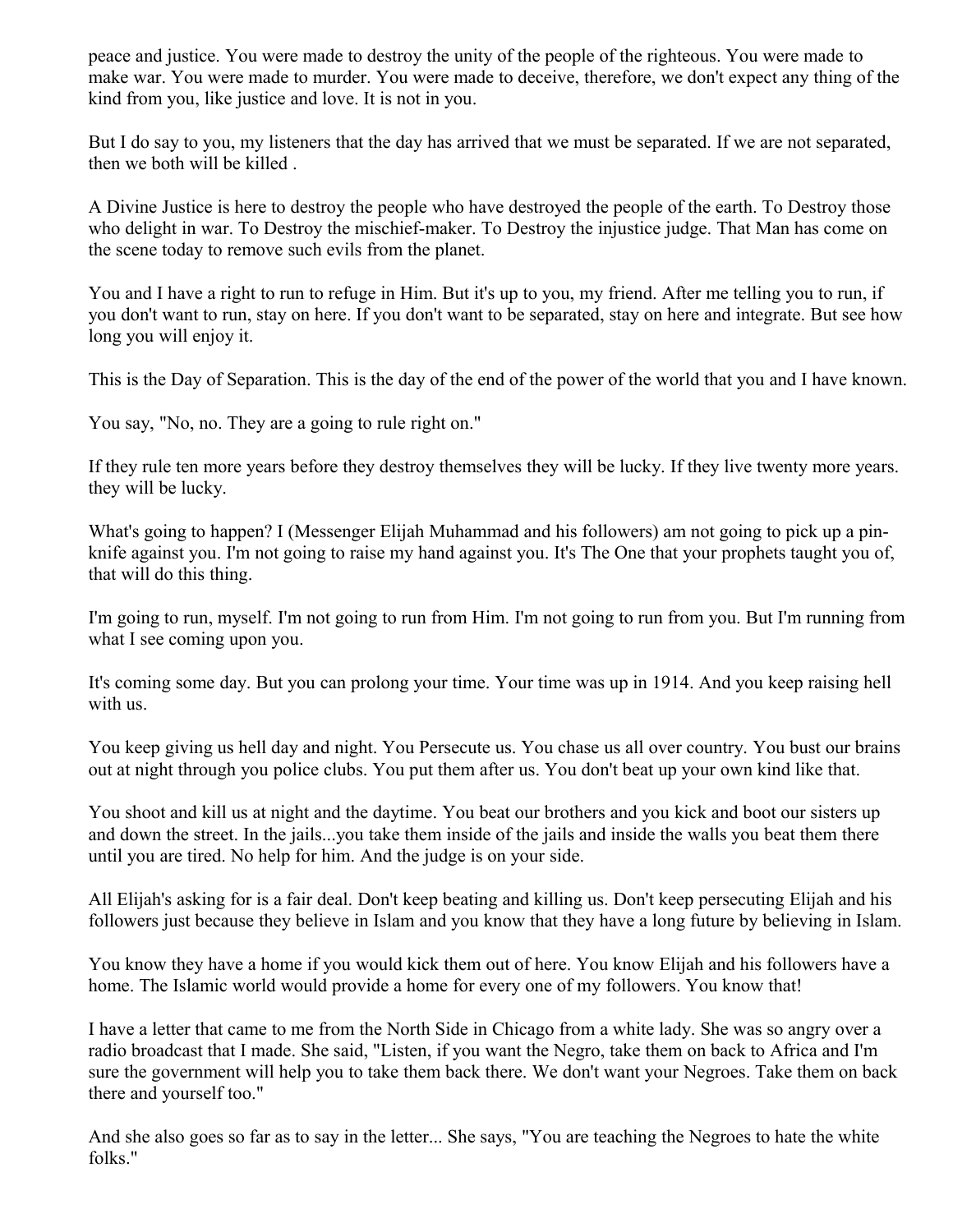I'm not teaching the Negro to hate white people. I'm teaching the Negro who the white people really are!

It is entirely up to my people to love you, know you, or worship you, as the Bible teaches us in the Revelation.

It teaches us around the 12th or 13th chapter. It says that they should not worship devils. But my people actually worship you. And we have it directly from the mouth of God and from the history of yourself and from out of your own scientists mouth that you are really The devil and it's up to us love or hate you.

You hated us all of your life. You have never given to us anything but hate. You have always told us that you hated us, Black Negroes. That you didn't like none them so-and-so-and so's.

Now let us so-and-so-and so's get on from among you.

Some of you say, "We, all, are not like that. I like Negroes, myself."

Maybe you might be one out of a million. But I'm afraid to trust you, because I know your nature. You weren't made like that!

If you want me to talk what I know, make me angry and I will talk it. I know these things. For the last 2,000 years since the creation of the white race there has been a dislike for Black all over the earth. Even in Asia there is a dislike for the Black man.

It is against the very nature of a white man in America, white Christians, to come up and greet you and call you brother and sister.

It's against there nature. They feel shame. They feel guilty to say that because they know you are not their brothers. They know you are not their sisters.

And you feel cheap. You just can't call them no brothers and sisters. Something in you kind-of cramps you.

That's like the Black bird and the white bird. The white bird trying to make himself appear as a Black bird. And the Black bird sees the white bird and he turns away from him.

I say, my friend, get away from that idea. I say to you that is listening here, Get out of you slave-master's name! Get out of it.

There are 99 names that make up the One Name, Allah. God has 99 other names. He's offering them to you. You are free to accept them.

And if you just accept His name...You may not be too good of a Muslim, but anyway be on the safe side.

You can not be separated and taken back into your own people with the white man's name nor with his religion.

Even Black Africa doesn't want "Mr. James Brown", if he's a Black man, coming from America with Christianity in his mind. No. No. You must give up all that they have.

You were not in their name when they brought you here. Right? You didn't know nothing about their religion until just less than a hundred years ago.

Alright then. I say go back to your own kind. Unite with them! There are millions and millions of them on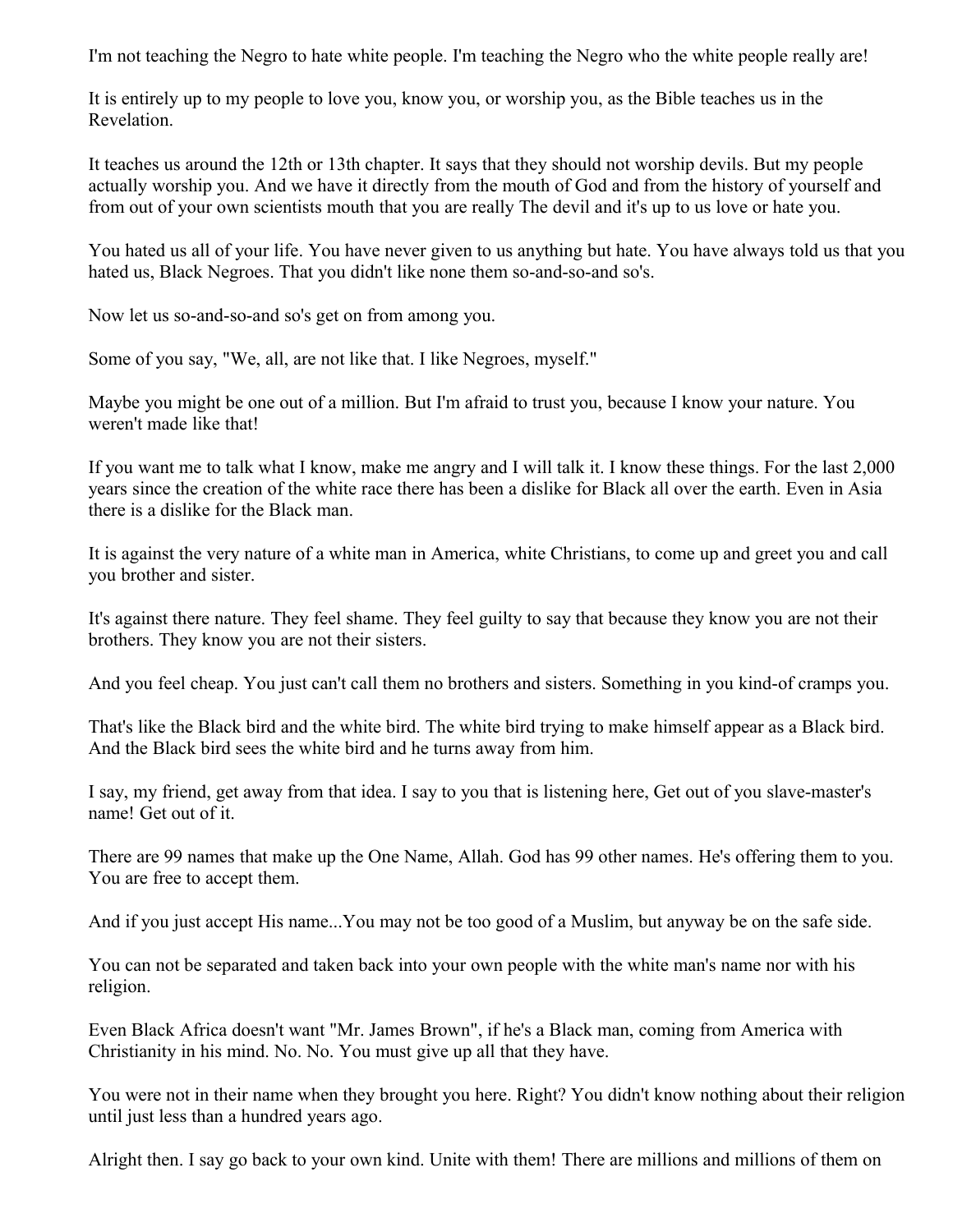our planet. Get into your own kind. Get into their names. Get into their religion. And get away from your slave-master and his name and his religion. Christianity has never benefit nobody but white people.

I say to you my friend you have that in your Bible, that all that had the name of God, they were saved. They were delivered right? Like everyone that is called by my name.

That's referring to the Negro here in America. This is the place that God will burn. This is the place and the only place on earth that will be set afire and will burn. No other place. It tells you that in plain language.

How will that happen? By cutting a shortage into gravity. I say, it will happen one of these days. You will see. I hope you don't be in it though.

This part of the earth, America, will burn, so God told me, for 390 years, the length of time they held you as a slave here. It will burn for 390 years. And it will take it, then, over 600 years to cool off and start growing vegetation, with cool air blowing over here again. In all, one thousand years.

Do you think that with the cities that the white people burned your brother and my brother in, in the South that I think they are lying?

I read in one of this Nation's (America's) papers in around 1922 where that in Alabama or Mississippi...It's been so long now...that there they burned a man at the stake. And they were so cruel and so ugly, the white people, with their families, sitting around drinking liquor that night.

They began burning him at the end of his toes.

A white writer wrote this thing. He said he was there. He was a news reporter.

He said that, "They burned that nigger. His name was William."

He said, "They burned William from his toes up to his knees and he, yet, was alive." They burned William's thighs off, He said. "And William was trying to rake up hot ciders in his mouth to swallow to kill himself so that he could get himself out of the pain." And he said, "Some of the white lynchers sitting around with stockings on their hands with an iron stick or their guns to keep him from committing suicide by swallowing the fire."

And he said he sat there and looked at this man being burned. His legs burned off to his chest before he actually died.

Now, you think that I should preach that you should love people that have no heart at all?

That's the kind of heartless people we live under. A gang of loose savages from Europe.

No wonder the Prophet said in the Revelation that he saw this civilization like a beast. Four beasts.

He didn't recognize this civilization to call them a civilization. He said, "A beast" rose up. Rose up in this civilization. In his mouth, three ribs of a man. And he had iron claws. A man eater! A killer of the people! A murderer! He saw. He said he was so dreadful he looked terrible.

He couldn't describe the fourth beast. And I want to tell you here tonight, this evening, that the fourth beast means none other than the fourth great power of the white man's civilization and that is America. America is the greatest power of all the white people.